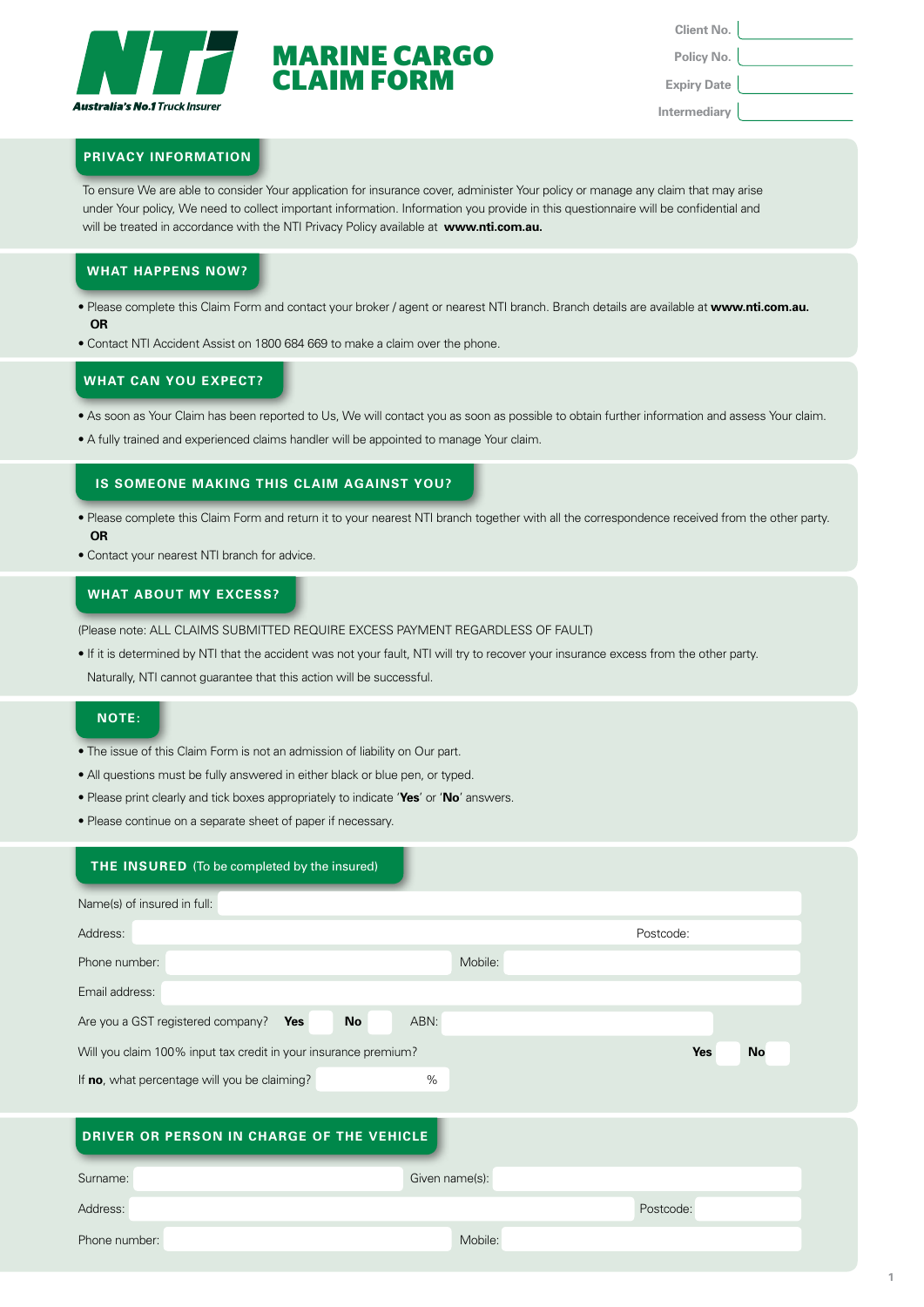| Date of birth:                                                                                                                                                                                 |            |           | Age:            |                                          |                        |                     |                           |            |              |           |  |
|------------------------------------------------------------------------------------------------------------------------------------------------------------------------------------------------|------------|-----------|-----------------|------------------------------------------|------------------------|---------------------|---------------------------|------------|--------------|-----------|--|
| Driver's licence no.:                                                                                                                                                                          |            |           |                 | Class:                                   |                        | State of issue:     |                           |            | Expiry date: |           |  |
| A PHOTOCOPY OF BOTH SIDES OF LICENCE AND LOG BOOK (WHERE APPLICABLE) MUST BE ATTACHED                                                                                                          |            |           |                 |                                          |                        |                     |                           |            |              |           |  |
| Relationship of driver to the insured (employee, subcontractor, relative, etc):                                                                                                                |            |           |                 |                                          |                        |                     |                           |            |              |           |  |
| Was the vehicle driven with the insured's consent?                                                                                                                                             |            |           |                 |                                          |                        |                     |                           |            | <b>Yes</b>   | <b>No</b> |  |
| If no, please provide details:                                                                                                                                                                 |            |           |                 |                                          |                        |                     |                           |            |              |           |  |
| Was the freight being handled or controlled with the insured's consent?                                                                                                                        |            |           |                 |                                          |                        |                     |                           |            | <b>Yes</b>   | No        |  |
| If no, please provide details:                                                                                                                                                                 |            |           |                 |                                          |                        |                     |                           |            |              |           |  |
| Was any intoxicating liquor or drugs (including prescription drugs) consumed in the 12 hours preceding the accident or transit journey?<br>No<br><b>Yes</b><br>If yes, please provide details: |            |           |                 |                                          |                        |                     |                           |            |              |           |  |
| Did the driver or person in control of the freight undergo a breathalyser / blood test? Yes                                                                                                    |            |           |                 |                                          |                        |                     | No                        |            |              |           |  |
| Breathalyser:                                                                                                                                                                                  | <b>Yes</b> | <b>No</b> |                 |                                          | Blood test: Yes        |                     | No                        |            |              |           |  |
| If yes, the result:                                                                                                                                                                            |            |           |                 |                                          |                        | If yes, the result: |                           |            |              |           |  |
|                                                                                                                                                                                                |            |           |                 |                                          |                        |                     |                           |            |              |           |  |
| <b>VEHICLE INFORMATION</b>                                                                                                                                                                     |            |           |                 |                                          |                        |                     |                           |            |              |           |  |
| <b>PRIME VEHICLE</b> (if involved)                                                                                                                                                             |            |           |                 |                                          |                        |                     |                           |            |              |           |  |
| Year:                                                                                                                                                                                          |            | Make:     |                 |                                          |                        | Model:              |                           |            |              |           |  |
| Body Type:                                                                                                                                                                                     |            |           | Colour:         |                                          |                        |                     | Vehicle ID (VIN/Chassis): |            |              |           |  |
| Engine no.:                                                                                                                                                                                    |            | $\prime$  | Date purchased: |                                          | Registration no.:      |                     |                           |            |              |           |  |
| Expiry date:<br>CTP insurer and policy no.:                                                                                                                                                    |            |           |                 |                                          | Name of vehicle owner: |                     |                           |            |              |           |  |
| <b>TRAILER</b> (if involved)                                                                                                                                                                   |            |           |                 |                                          |                        |                     |                           |            |              |           |  |
| Year:                                                                                                                                                                                          |            | Make:     |                 |                                          |                        | Model:              |                           |            |              |           |  |
| Body Type:                                                                                                                                                                                     |            |           | Colour:         |                                          |                        |                     | Vehicle ID (VIN/Chassis): |            |              |           |  |
| Engine no.:                                                                                                                                                                                    |            |           |                 |                                          | Registration no.:      |                     |                           |            |              |           |  |
| Expiry date:                                                                                                                                                                                   |            |           | Date purchased: |                                          |                        |                     |                           |            |              |           |  |
| CTP insurer and policy no.:                                                                                                                                                                    |            |           |                 |                                          | Name of trailer owner: |                     |                           |            |              |           |  |
| <b>TRANSIT AND INCIDENT DETAILS</b>                                                                                                                                                            |            |           |                 |                                          |                        |                     |                           |            |              |           |  |
| Date and time of transit:                                                                                                                                                                      |            |           |                 |                                          |                        |                     |                           |            |              |           |  |
| Departure date:                                                                                                                                                                                |            |           |                 | Expected date of arrival at destination: |                        |                     |                           |            |              |           |  |
| Departure date:                                                                                                                                                                                | $\prime$   |           |                 | Expected date of arrival at destination: |                        |                     |                           | $\sqrt{2}$ |              |           |  |
| Freight in transit from (Please provide town and state):                                                                                                                                       |            |           |                 |                                          |                        |                     |                           |            |              |           |  |
| Freight transit to (Please provide town and state):<br>Where is the freight now? Please provide details of depot / storage facility, town name and state:                                      |            |           |                 |                                          |                        |                     |                           |            |              |           |  |
|                                                                                                                                                                                                |            |           |                 |                                          |                        |                     |                           |            |              |           |  |
| Please provide contact name and phone number at location:                                                                                                                                      |            |           |                 |                                          |                        |                     |                           |            |              |           |  |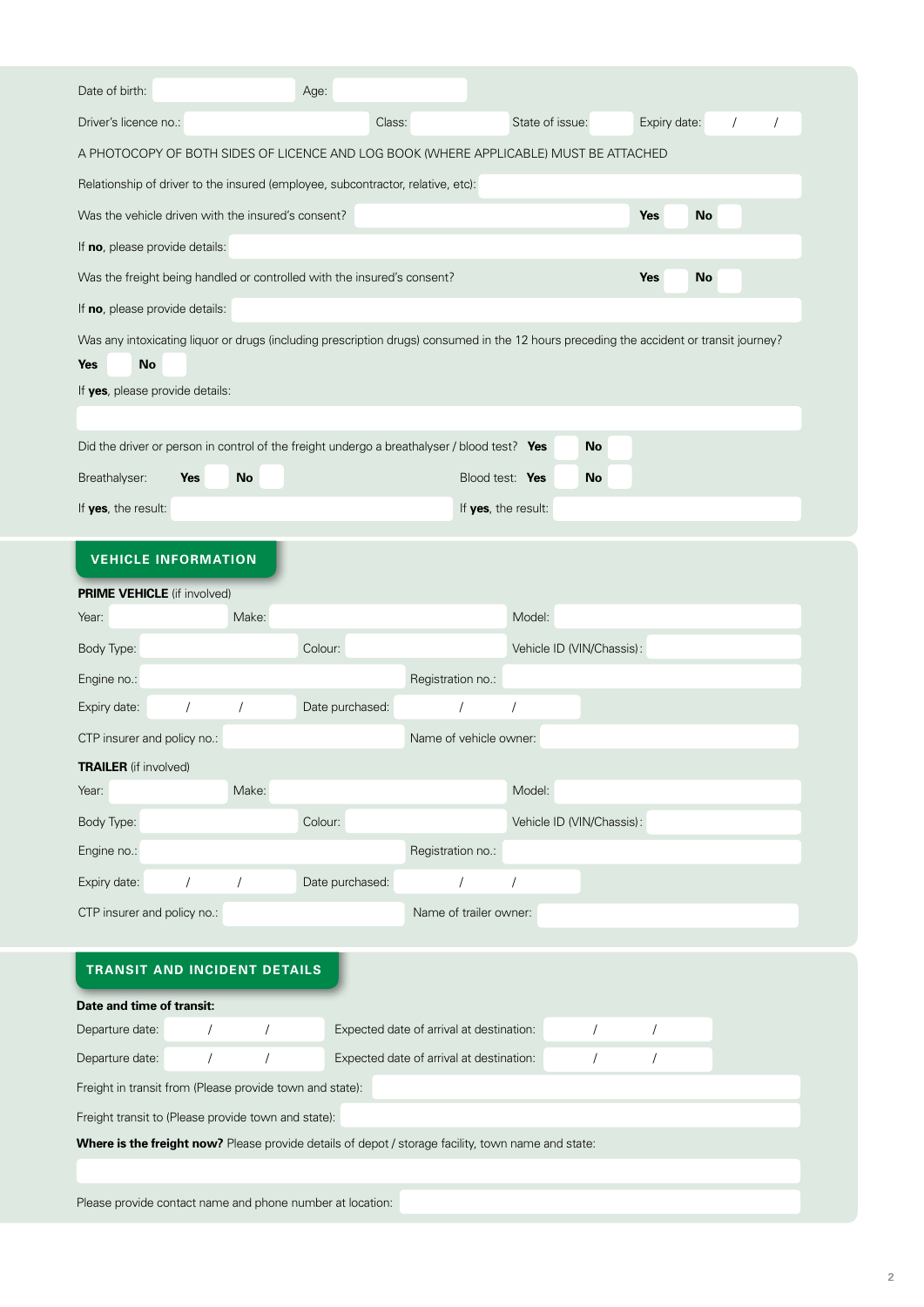## **freight owner(s) claimant(s) details**

| Name:                                                                                                             |            |           |            |                |                 |            |           |
|-------------------------------------------------------------------------------------------------------------------|------------|-----------|------------|----------------|-----------------|------------|-----------|
| Address:                                                                                                          |            |           |            |                | Postcode:       |            |           |
| Phone number:                                                                                                     |            |           | Mobile:    |                |                 |            |           |
| Were there any other carriers responsible for moving the freight?                                                 |            |           | <b>Yes</b> | <b>No</b>      |                 |            |           |
| If <b>yes</b> , please provide name and address of other carrier(s):                                              |            |           |            |                |                 |            |           |
| Is there any freight or debris still at the accident site?                                                        |            |           | <b>Yes</b> | <b>No</b>      |                 |            |           |
| Where did the damage / loss occur in respect to your base of operations?                                          |            |           |            | <b>Inbound</b> | <b>Outbound</b> |            |           |
| Distance from your base of operations to the accident scene:                                                      |            |           |            |                |                 |            |           |
| Distance from your base of operations to the intended destination:                                                |            |           |            |                |                 |            |           |
| If your vehicle was towed, do you consider the tow operator being responsible for any part of the freight damage? |            |           |            |                |                 | <b>Yes</b> | <b>No</b> |
| If yes, please provide details including towing vehicle's registration no. and owner name and details:            |            |           |            |                |                 |            |           |
| Is police action pending?                                                                                         | <b>Yes</b> | <b>No</b> |            |                |                 |            |           |
| Were there any witness(es) to the incident?                                                                       | <b>Yes</b> | <b>No</b> |            |                |                 |            |           |
| If <b>yes</b> , please provide contact details of witness(es):                                                    |            |           |            |                |                 |            |           |
| Were there any other prime movers responsible for moving the freight? Yes                                         |            |           |            | <b>No</b>      |                 |            |           |
| If yes, please provide contact details:                                                                           |            |           |            |                |                 |            |           |
|                                                                                                                   |            |           |            |                |                 |            |           |

## **consignment notes / terms and conditions**

Were you a subcontractor or principal carrier?

Subcontractor (Please complete **Part A** only)

Principal / Sole carrier (Please complete **Part B** only)

GO TO RELEVANT SECTION

#### **PART A: SUBCONTRACTORS**

|                                           |                          | Did you issue a consignment note for this carriage? If yes, please provide a copy (front and back).                                                                                                                                                                 |                   | Yes        | <b>No</b> |
|-------------------------------------------|--------------------------|---------------------------------------------------------------------------------------------------------------------------------------------------------------------------------------------------------------------------------------------------------------------|-------------------|------------|-----------|
|                                           |                          | Did you issue a consignment note or trading terms and conditions to the principal carrier on a prior occasion(s) to this carriage?<br>(If yes, please provide a copy (front and back) and advise date of issue and copies of correspondence evidencing such issue). |                   |            |           |
|                                           |                          |                                                                                                                                                                                                                                                                     |                   | <b>Yes</b> | <b>No</b> |
|                                           |                          | Did the principal carrier issue a consignment note or trading terms or conditions to the owner of the freight?                                                                                                                                                      |                   | <b>Yes</b> | <b>No</b> |
| PART B: PRINCIPAL / SOLE CARRIER          |                          |                                                                                                                                                                                                                                                                     |                   |            |           |
|                                           |                          | Did you issue a consignment note for this carriage? If yes, please provide a copy (front and back).                                                                                                                                                                 |                   | <b>Yes</b> | <b>No</b> |
|                                           |                          | Did you issue a consignment note or trading terms and conditions to the principal carrier on a prior occasion(s) to this carriage?<br>If yes, please provide a copy (front and back) and advise date of issue and copies of correspondence evidencing such issue.   |                   |            |           |
|                                           |                          |                                                                                                                                                                                                                                                                     |                   | <b>Yes</b> | <b>No</b> |
|                                           |                          | DETAILS OF OTHER VEHICLES / PERSONS INVOLVED (Attach separate list if more than one vehicle / person)                                                                                                                                                               |                   |            |           |
| Year:                                     | Make:                    | Model:                                                                                                                                                                                                                                                              | Body Type:        |            |           |
| Colour:                                   | Vehicle ID (VIN/Chassis) | Engine no.:                                                                                                                                                                                                                                                         | Registration no.: |            |           |
| <b>OWNER DETAILS</b>                      |                          |                                                                                                                                                                                                                                                                     |                   |            |           |
| Driver details (if different from owner): |                          |                                                                                                                                                                                                                                                                     |                   |            |           |
| The insurer's name:                       |                          |                                                                                                                                                                                                                                                                     | Policy no.:       |            |           |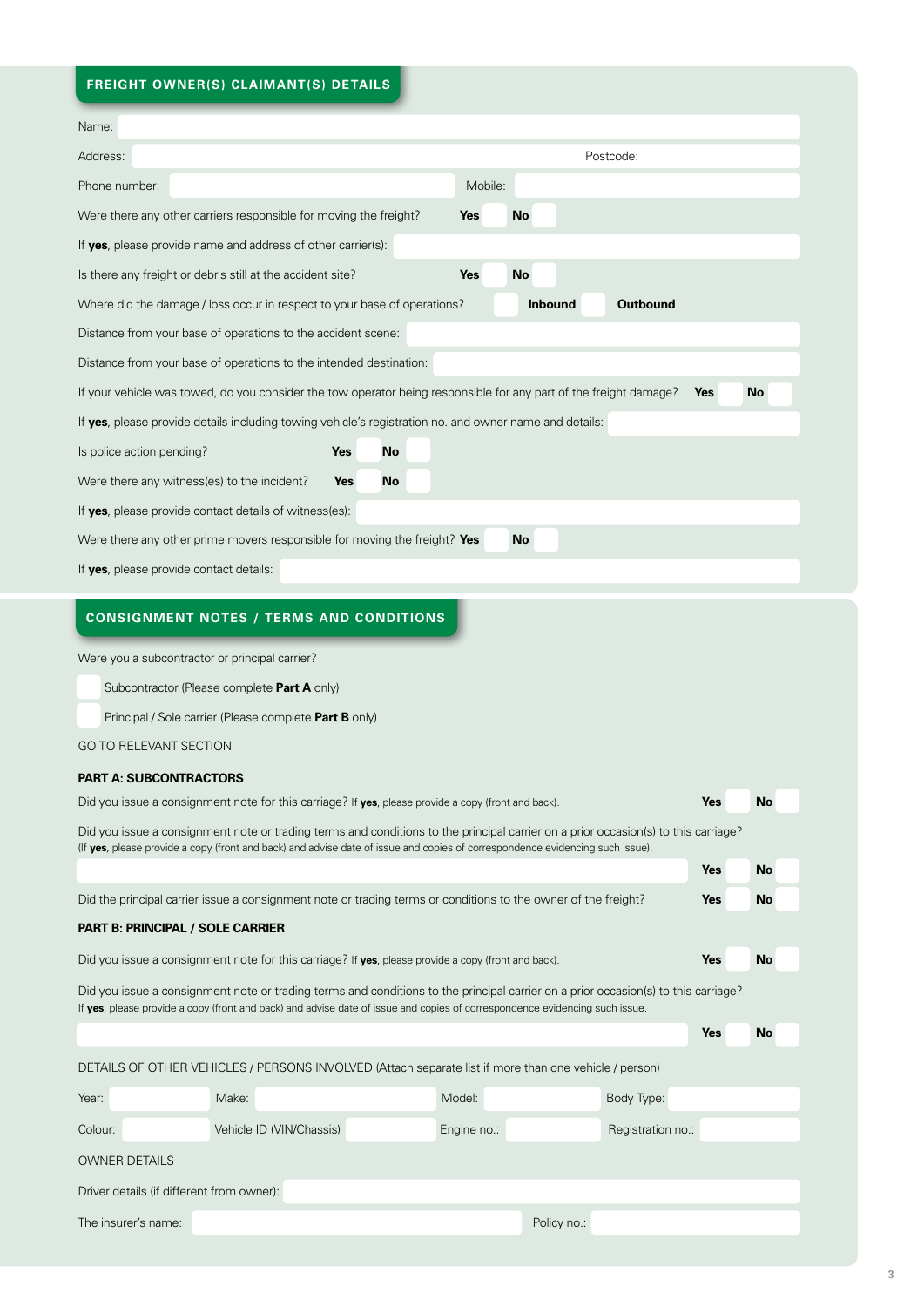# **details of cargo loss and claims made**

| DETAILD OF UAROU LOUD AND ULARNO MADE                                                                    |
|----------------------------------------------------------------------------------------------------------|
| Please state the cause of damage or loss:                                                                |
|                                                                                                          |
| Please state the exact location where the loss or damage occurred:                                       |
| Who first noticed the loss or damage and when (date)?                                                    |
| Was there any pre-existing damage to the freight? $Yes$<br>No                                            |
| If yes, please provide details:                                                                          |
| Is there any other party who could be held responsible for this loss or the cause of the loss? Yes<br>No |
| If yes, please provide details of the other party / parties:                                             |
| Were the police notified? Yes<br><b>No</b>                                                               |
| If yes, please provide event number, OIC and station:                                                    |
| Weight of load / truck cargo allowed to be carried:                                                      |
|                                                                                                          |

## **this section only to be completed if a marine cargo claim is made against you**

| <b>FREIGHT DESCRIPTION</b> | <b>QUANTITY</b> | <b>INVOICE OR</b><br><b>INSURED VALUE</b> | TOTAL INVOICE<br><b>VALUE</b> | <b>ESTIMATED</b><br><b>REPAIR COST</b> |
|----------------------------|-----------------|-------------------------------------------|-------------------------------|----------------------------------------|
|                            |                 | $\mathcal{L}$                             | \$                            | \$                                     |
|                            |                 | $\mathcal{L}$                             | \$                            | \$                                     |
|                            |                 | $\mathcal{L}$                             | $\mathfrak{S}$                | $\mathfrak{S}$                         |

## **checklist of important documents to be supplied to nti**

#### Please tick:

| 1.  | Copy of consignment note including terms and conditions on reverse side.                                              |
|-----|-----------------------------------------------------------------------------------------------------------------------|
| 2.  | Packing list / inventory / document manifest.                                                                         |
| 3.  | Quotation for replacement / repairs / reconditioning of freight or items claimed.                                     |
| 4.  | Log book.                                                                                                             |
| 5.  | Licence (front and back).                                                                                             |
| 6.  | Invoices for purchases or sale of goods.                                                                              |
| 7.  | Driver statement signed and dated (What happened? Where? Cause and why? Comment on cargo loss damage and salvage).    |
| 8.  | Delivery receipts / documents (obtained during various parts of transit journey).                                     |
| 9.  | Specific instructions or agreements relating to the freight handling, transit, delivery, etc.                         |
| 10. | ALL different terms and conditions of carriage / storage / cargo issued (if more than one subcontractor / principal). |
| 11. | Copy of non-delivery / shortage receipt / credit notes if applicable.                                                 |
| 12. | Copy of temperature records if applicable.                                                                            |
| 13. | Weight certificates or other evidence of type and state of goods prior to / at commencement of carriage.              |
| 14. | Survey report on freight (prior or post transit).                                                                     |
| 15. | Any other documentation that you think may assist us in understanding or defending your claim against another party.  |